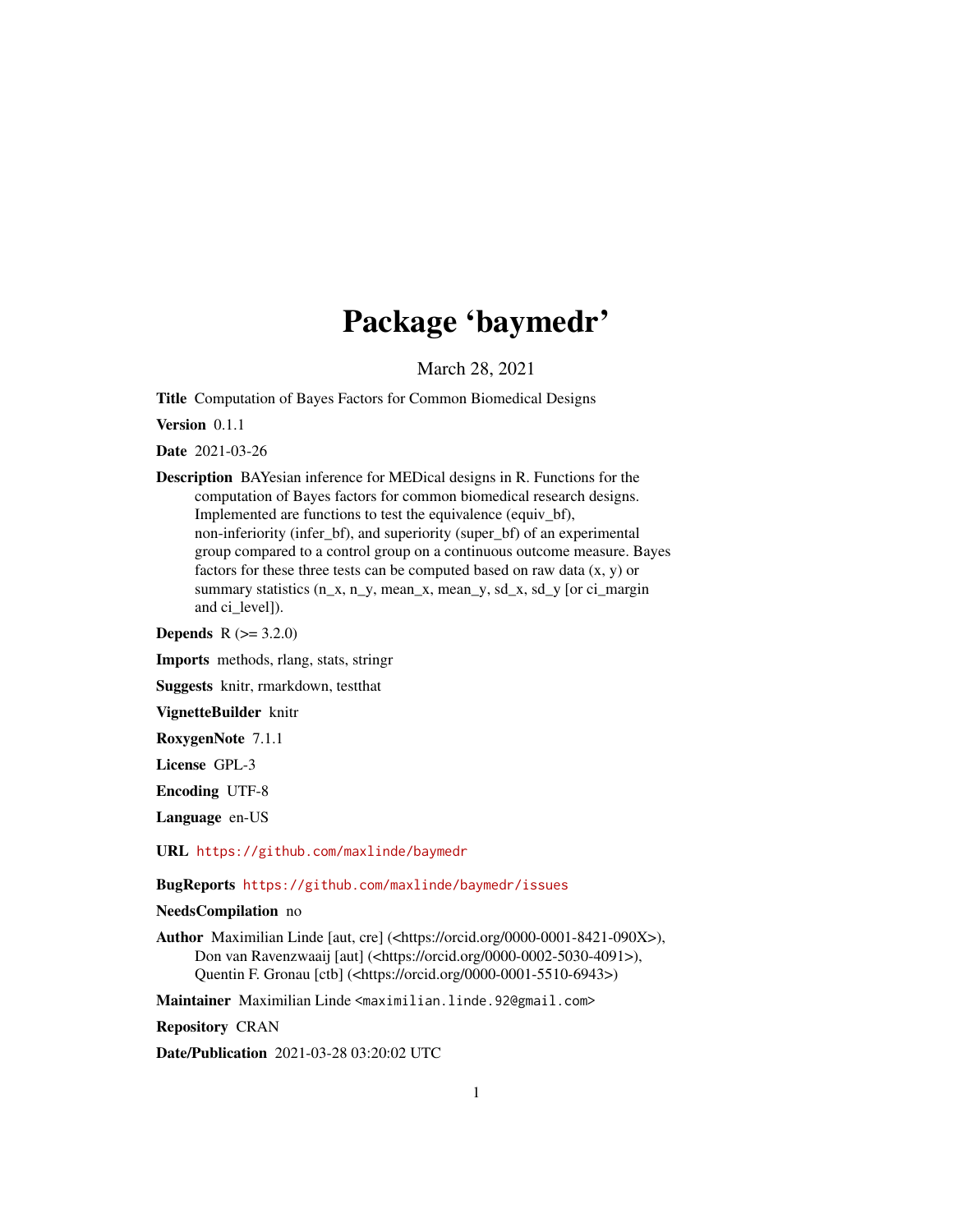### <span id="page-1-0"></span>R topics documented:

|       | baymedr-package $\ldots \ldots \ldots \ldots \ldots \ldots \ldots \ldots \ldots \ldots \ldots \ldots \ldots$ |
|-------|--------------------------------------------------------------------------------------------------------------|
|       |                                                                                                              |
|       |                                                                                                              |
|       |                                                                                                              |
|       |                                                                                                              |
|       |                                                                                                              |
|       |                                                                                                              |
| Index |                                                                                                              |

| baymedr-package | baymedr: Computation of Bayes Factors for Common Biomedical De- |
|-----------------|-----------------------------------------------------------------|
|                 | signs                                                           |

#### Description

baymedr provides functions for the computation of Bayes factors for common biomedical research designs.

#### Details

| Package: | baymedr    |
|----------|------------|
| Type:    | Package    |
| Version: | 0.1.1      |
| License: | GPL-3      |
| Date:    | 2021-03-26 |

At this point in time, baymedr entails tests for the following research designs with a continuous outcome measure:

- Equivalence: [equiv\\_bf](#page-2-1)
- Non-Inferiority: [infer\\_bf](#page-7-1)
- Superiority: [super\\_bf](#page-12-1)

#### Author(s)

Maintainer: Maximilian Linde – <maximilian.linde.92@gmail.com>

Authors:

- Maximilian Linde (aut, cre)
- Don van Ravenzwaaij (aut)
- Quentin F. Gronau (ctb)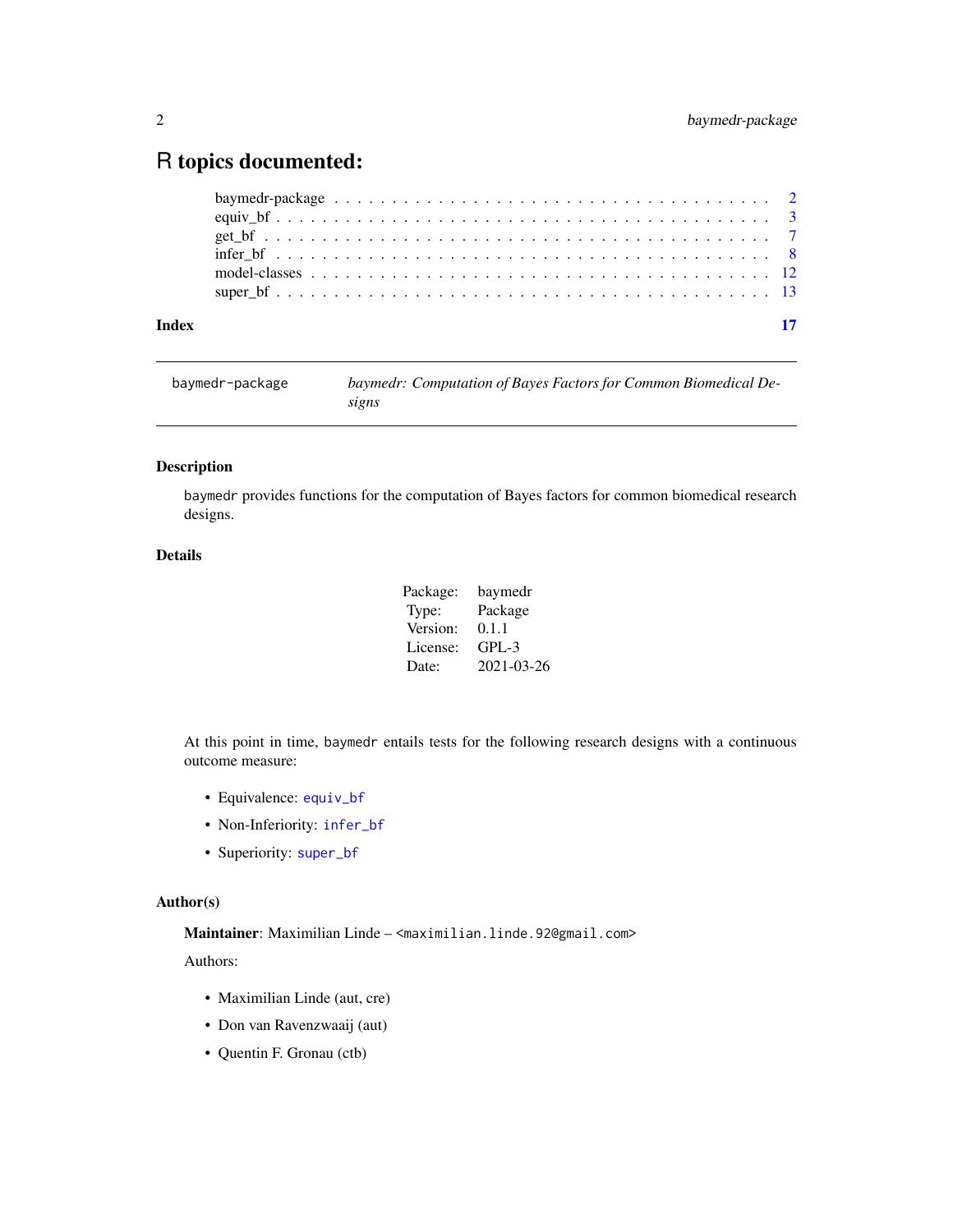<span id="page-2-0"></span>equiv\_bf 3

#### See Also

Useful links:

- <https://github.com/maxlinde/baymedr>
- Report bugs at <https://github.com/maxlinde/baymedr/issues>

#### <span id="page-2-1"></span>equiv\_bf *Bayes factor for equivalence designs*

#### Description

[equiv\\_bf](#page-2-1) computes a Bayes factor for equivalence designs with a continuous dependent variable.

#### Usage

```
equiv_bf(
 x = NULL,y = NULL,n_x = NULL,
 n_y = NULL,
 mean_x = NULL,mean_y = NULL,sd_x = NULL,sd_y = NULL,ci_margin = NULL,
 ci_level = NULL,
  interval = 0,
  interval_std = TRUE,
 prior_scale = 1/sqrt(2)
\mathcal{E}
```
#### Arguments

| $\mathsf{x}$ | A numeric vector of observations for the control group.                                                                                                                                                      |
|--------------|--------------------------------------------------------------------------------------------------------------------------------------------------------------------------------------------------------------|
| У            | A numeric vector of observations for the experimental group.                                                                                                                                                 |
| $n_x$        | A numeric vector of length one, specifying the sample size of the control group.                                                                                                                             |
| $n_y$        | A numeric vector of length one, specifying the sample size of the experimental<br>group.                                                                                                                     |
| $mean_x$     | A numeric vector of length one, specifying the mean of the dependent variable<br>in the control group.                                                                                                       |
| $mean_y$     | A numeric vector of length one, specifying the mean of the dependent variable<br>in the experimental group.                                                                                                  |
| $sd_x$       | A numeric vector of length one, specifying the standard deviation of the depen-<br>dent variable in the control group. Only $sd_x$ and $sd_y$ OR $ci_m$ and and<br>ci_level should be defined (see Details). |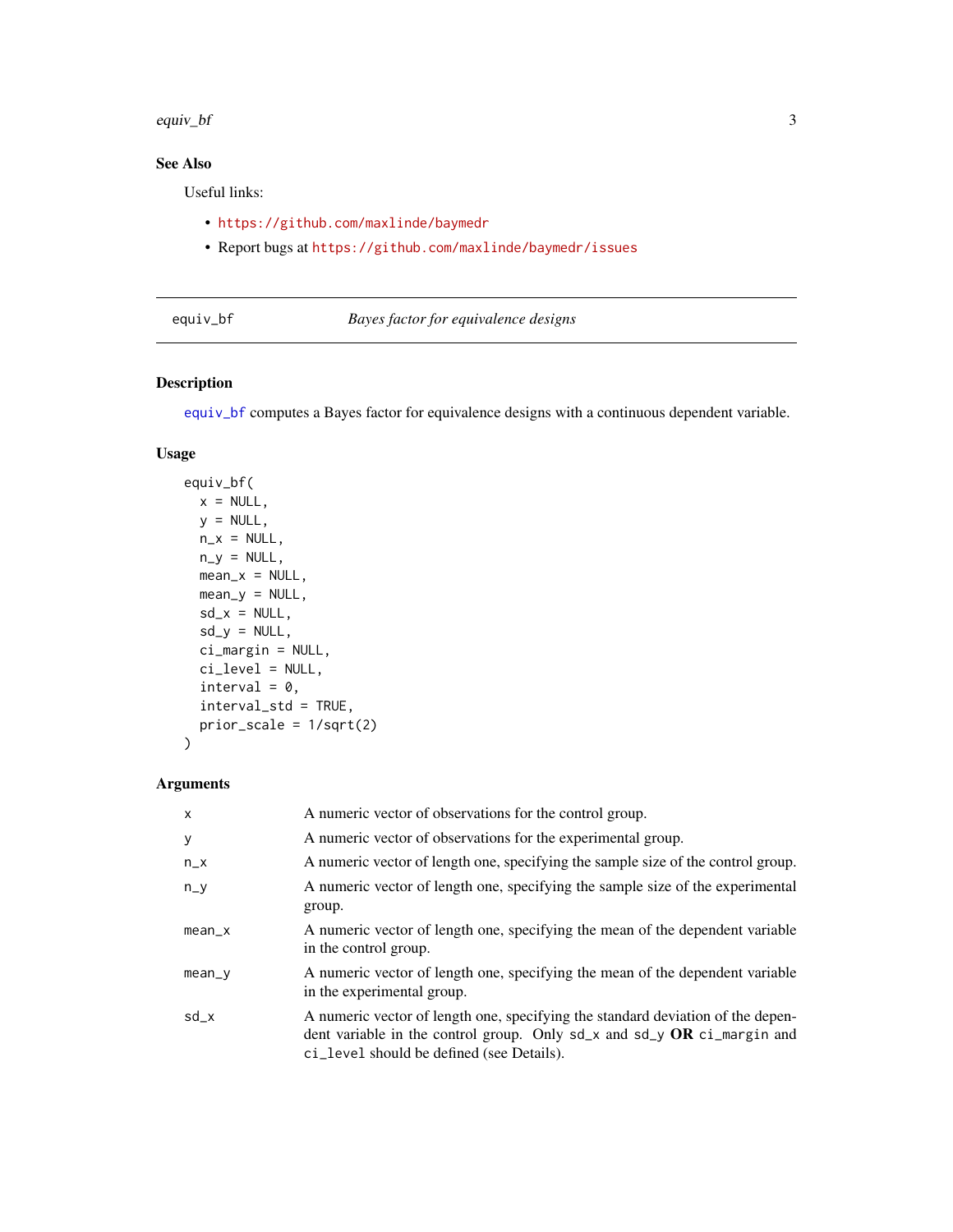<span id="page-3-0"></span>

| $sd_y$       | A numeric vector of length one, specifying the standard deviation of the depen-<br>dent variable in the experimental group. Only $sd_x$ and $sd_y$ OR $ci_m$ argin<br>and ci_level should be defined (see Details).                                                                                                                                                                                                                                                                     |
|--------------|-----------------------------------------------------------------------------------------------------------------------------------------------------------------------------------------------------------------------------------------------------------------------------------------------------------------------------------------------------------------------------------------------------------------------------------------------------------------------------------------|
| ci_margin    | A numeric vector of length one, specifying the margin of the confidence interval<br>(i.e., the width of the confidence interval divided by 2) of the mean difference on<br>the dependent variable between the experimental and control groups. The value<br>should be a positive number Only $sd_x$ and $sd_y$ OR $ci_m$ and $ci_{level}$<br>should be defined (see Details).                                                                                                           |
| ci_level     | A numeric vector of length one, specifying the confidence level of ci_margin.<br>The value must be between 0 and 1 (e.g., $0.95$ for a 95% confidence interval).<br>Only sd_x and sd_y OR ci_margin and ci_level should be defined (see De-<br>tails).                                                                                                                                                                                                                                  |
| interval     | A numeric vector of length one or two, specifying the boundaries of the equiv-<br>alence interval. If a numeric vector of length one is specified, a symmetric<br>equivalence interval will be used (e.g., a 0.1 is equivalent to $c(-0.1, 0.1)$ ). A<br>numeric vector of length two provides the possibility to specify an asymmetric<br>equivalence interval (e.g., $c(-0.1, 0.2)$ ). The default is 0, indicating a point null<br>hypothesis rather than an interval (see Details). |
| interval_std | A logical vector of length one, specifying whether the equivalence interval (i.e.,<br>interval) is given in standardized (TRUE; the default) or unstandardized (FALSE)<br>units.                                                                                                                                                                                                                                                                                                        |
| prior_scale  | A numeric vector of length one, specifying the scale of the Cauchy prior dis-<br>tribution for the effect size under the alternative hypothesis (see Details). The<br>default value is $r = 1 / sqrt(2)$ .                                                                                                                                                                                                                                                                              |

#### **Details**

The equivalence design has the following hypotheses: The null hypothesis (i.e., H0) states that the population means of the experimental group (e.g., a new medication) and the control group (e.g., a placebo or an already existing medication) are (practically) equivalent; the alternative hypothesis (i.e., H1) states that the population means of the two groups are not equivalent. The dependent variable must be continuous.

Since the main goal of [equiv\\_bf](#page-2-1) is to establish equivalence, the resulting Bayes factor quantifies evidence in favor of the null hypothesis (i.e., BF01). Evidence for the alternative hypothesis can easily be calculated by taking the reciprocal of the original Bayes factor (i.e., BF10 = 1 / BF01). Quantification of evidence in favor of the null hypothesis is logically sound and legitimate within the Bayesian framework (see e.g., van Ravenzwaaij et al., 2019).

[equiv\\_bf](#page-2-1) can be utilized to calculate a Bayes factor based on raw data (i.e., if arguments x and y are defined) or summary statistics (i.e., if arguments n\_x, n\_y, mean\_x, and mean\_y are defined). In the latter case, either values for the arguments  $sd_{x}$  and  $sd_{y}$  OR ci\_margin and ci\_level can be supplied. Arguments with 'x' as a name or suffix correspond to the control group, whereas arguments with 'y' as a name or suffix correspond to the experimental group.

The equivalence interval can be specified with the argument interval. However, it is not compulsory to specify an equivalence interval (see van Ravenzwaaij et al., 2019). The default value of the argument interval is 0, indicating a point null hypothesis. If an interval is preferred, the argument interval can be set in two ways: A *symmetric* interval can be defined by either specifying a numeric vector of length one (e.g., 0.1, which is converted to  $c(-0.1, 0.1)$ ) or a numeric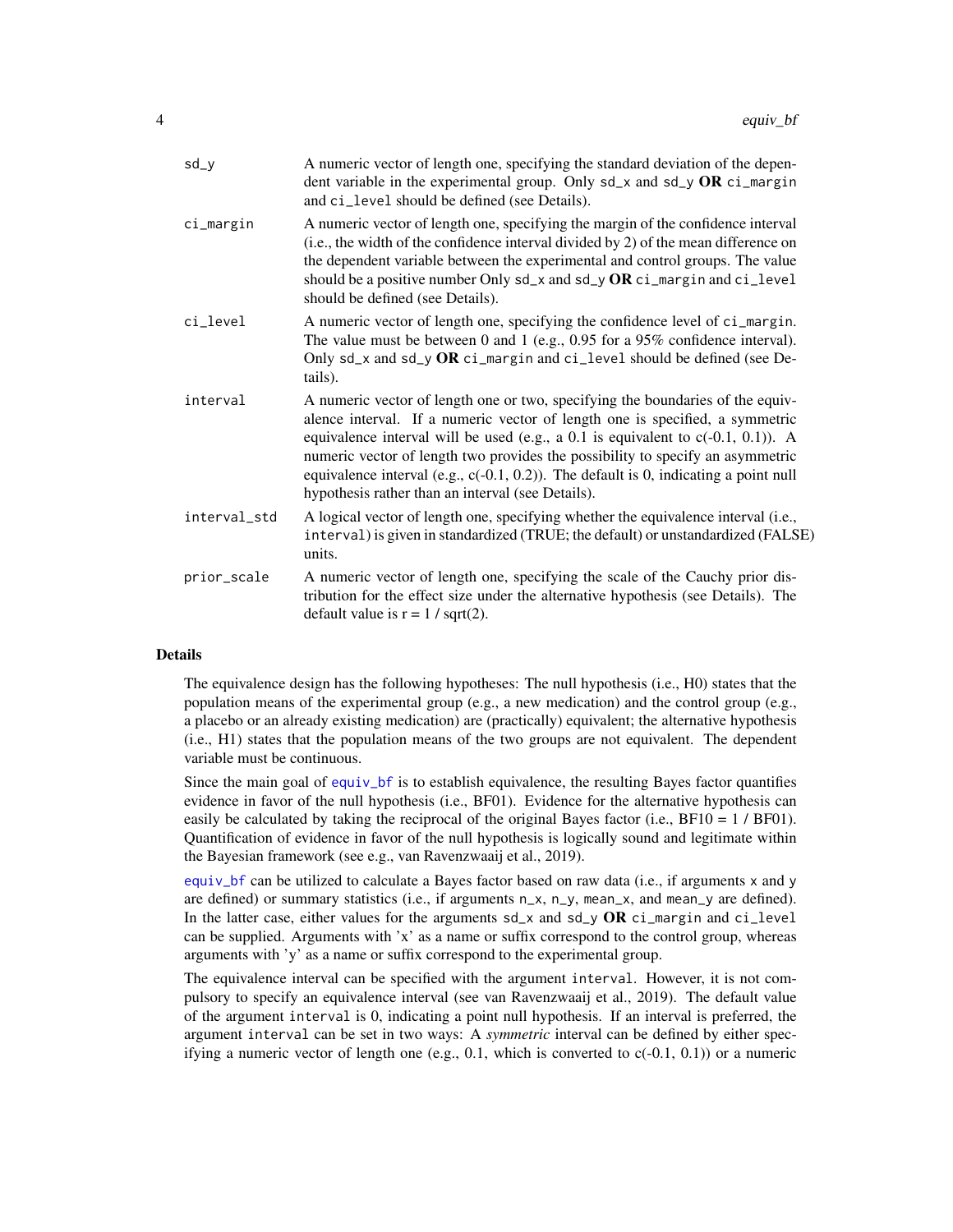#### <span id="page-4-0"></span>equiv\_bf 5

vector of length two (e.g., c(-0.1, 0.1)); an *asymmetric* interval can be defined by specifying a numeric vector of length two (e.g.,  $c(-0.1, 0.2)$ ). It can be specified whether the equivalence interval (i.e., interval) is given in standardized or unstandardized units with the interval\_std argument, where TRUE, corresponding to standardized units, is the default.

For the calculation of the Bayes factor, a Cauchy prior density centered on 0 is chosen for the effect size under the alternative hypothesis. The standard Cauchy distribution, with a location parameter of 0 and a scale parameter of 1, resembles a standard Normal distribution, except that the Cauchy distribution has less mass at the center but heavier tails (Liang et al., 2008; Rouder et al., 2009). The argument prior\_scale specifies the width of the Cauchy prior, which corresponds to half of the interquartile range. Thus, by adjusting the Cauchy prior scale with prior\_scale, different ranges of expected effect sizes can be emphasized. The default prior scale is set to  $r = 1 / \sqrt{\sqrt{3}}$ .

[equiv\\_bf](#page-2-1) creates an S4 object of class [baymedrEquivalence,](#page-11-1) which has multiple slots/entries (e.g., type of data, prior scale, Bayes factor, etc.; see Value). If it is desired to store or extract solely the Bayes factor, the user can do this with [get\\_bf](#page-6-1), by setting the S4 object as an argument (see Examples).

#### Value

An S4 object of class [baymedrEquivalence](#page-11-1) is returned. Contained are a description of the model and the resulting Bayes factor:

- test: The type of analysis
- hypotheses: A statement of the hypotheses
	- h0: The null hypothesis
	- h1: The alternative hypothesis
- interval: Specification of the equivalence interval in standardized and unstandardized units
	- lower\_std: The standardized lower boundary of the equivalence interval
	- upper\_std: The standardized upper boundary of the equivalence interval
	- lower\_unstd: The unstandardized lower boundary of the equivalence interval
	- upper\_unstd: The unstandardized upper boundary of the equivalence interval
- data: A description of the data
	- type: The type of data ('raw' when arguments x and y are used or 'summary' when arguments n\_x, n\_y, mean\_x, mean\_y, sd\_x, and sd\_y (or ci\_margin and ci\_level instead of sd\_x and sd\_y) are used)
	- ...: values for the arguments used, depending on 'raw' or summary'
- prior\_scale: The width of the Cauchy prior distribution
- bf: The resulting Bayes factor

A summary of the model is shown by printing the object.

#### **References**

Gronau, Q. F., Ly, A., & Wagenmakers, E.-J. (2020). Informed Bayesian t-tests. *The American Statistician*, *74*(2), 137-143.

Liang, F., Paulo, R., Molina, G., Clyde, M. A., & Berger, J. O. (2008). Mixtures of g priors for Bayesian variable selection. *Journal of the American Statistical Association*, *103*(481), 410-423.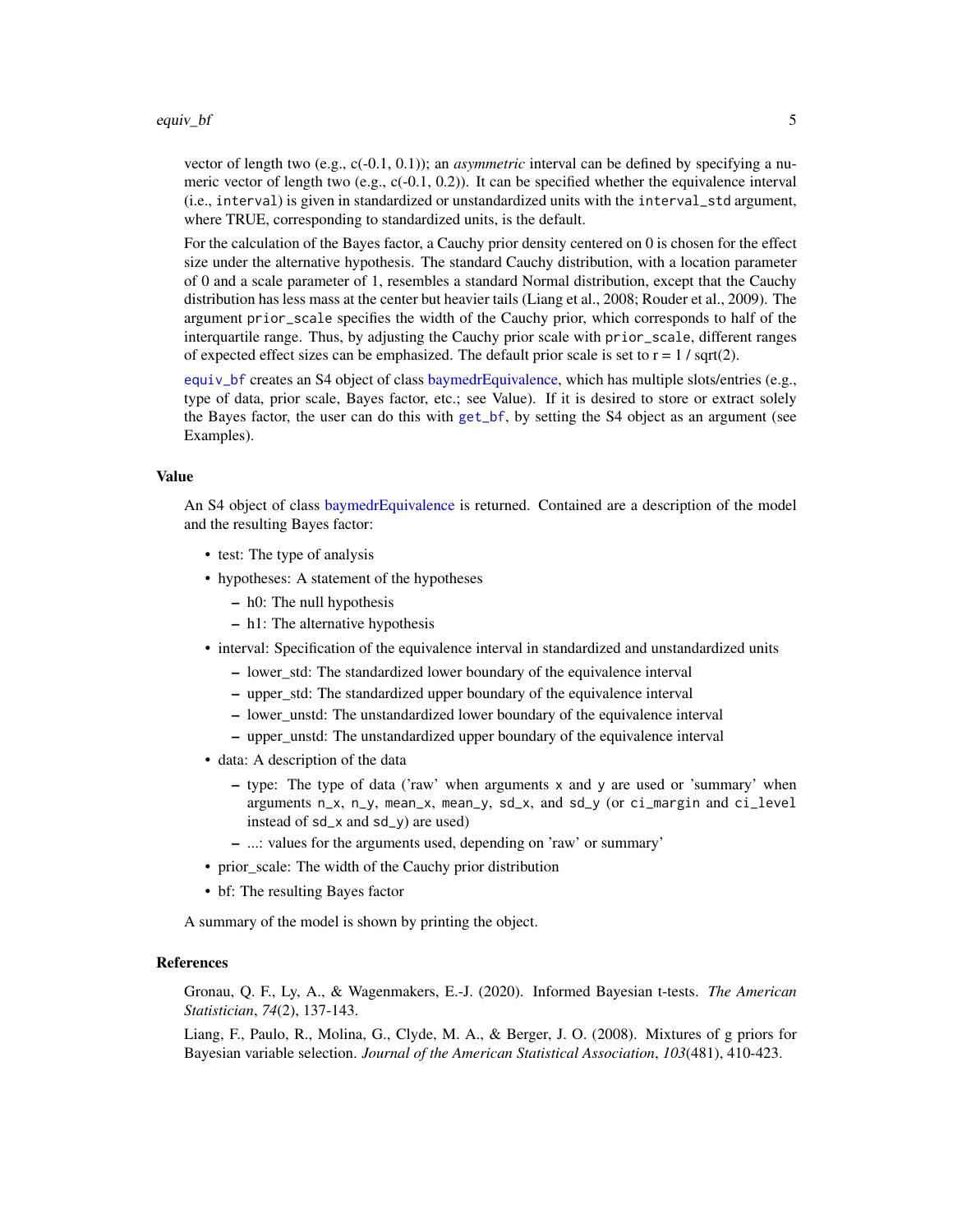Rouder, J. N., Speckman, P. L., Sun, D., Morey, R. D., & Iverson, G. (2009). Bayesian t tests for accepting and rejecting the null hypothesis. *Psychonomic Bulletin & Review*, *16*(2), 225-237.

van Ravenzwaaij, D., Monden, R., Tendeiro, J. N., & Ioannidis, J. P. A. (2019). Bayes factors for superiority, non-inferiority, and equivalence designs. *BMC Medical Research Methodology*, *19*(1), 71.

#### Examples

```
## equiv_bf using raw data:
# Assign model to variable.
equiv_raw \leq equiv_bf(x = rnorm(100, 10, 15),
                      y = rnorm(130, 13, 10))
# Extract Bayes factor from variable.
get_bf(equiv_raw)
# ----------
# ----------
## equiv_bf using summary statistics with data from Steiner et al. (2015).
## With a point null hypothesis:
# Assign model to variable.
equiv_sum_point \leq equiv_bf(n_x = 560,
                            n_y = 538,
                            mean_x = 8.683,
                            mean_y = 8.516,
                            sd_x = 3.6,
                            sd_y = 3.6# Extract Bayes factor from model.
get_bf(equiv_sum_point)
# ----------
# ----------
## equiv_bf using summary statistics with data from Steiner et al. (2015).
## With an interval null hypothesis:
# Assign model to variable.
equiv_sum_interval <- equiv_bf(n_x = 560,
                               n_y = 538,
                               mean_x = 8.683,
                               mean_y = 8.516,
                               sd_x = 3.6,
                               sd_y = 3.6,
                               interval = 0.05# Extract Bayes factor from model.
```
get\_bf(equiv\_sum\_interval)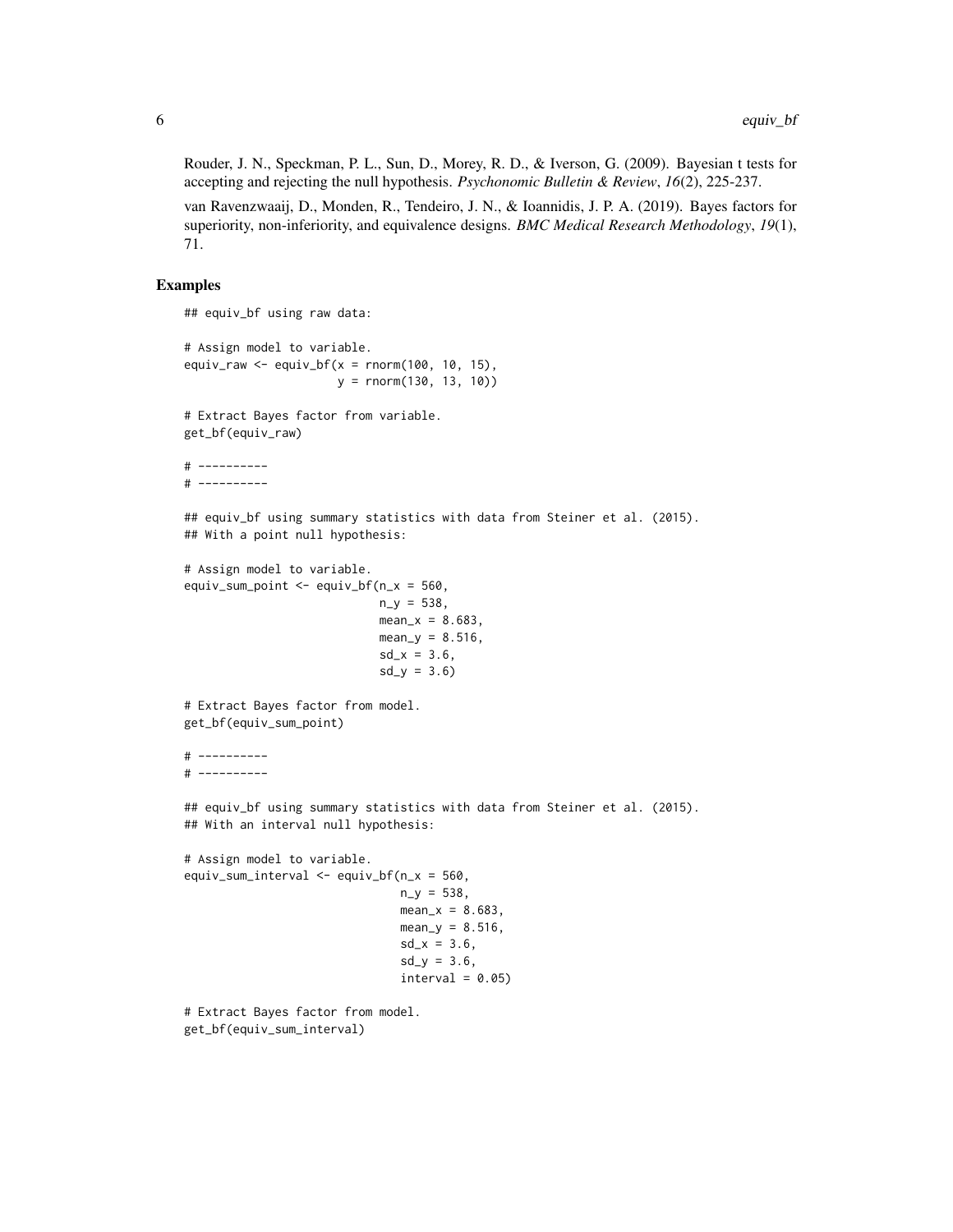<span id="page-6-1"></span><span id="page-6-0"></span>

#### Description

[get\\_bf](#page-6-1) extracts the Bayes factor from an S4 object (i.e., [baymedrSuperiority,](#page-11-1) [baymedrEquivalence,](#page-11-1) [baymedrNonInferiority\)](#page-11-1), created from the functions [super\\_bf](#page-12-1), [equiv\\_bf](#page-2-1), or [infer\\_bf](#page-7-1).

#### Usage

get\_bf(object)

#### Arguments

object An S4 object of class [baymedrSuperiority,](#page-11-1) [baymedrEquivalence,](#page-11-1) or [baymedrNon](#page-11-1)-[Inferiority.](#page-11-1)

#### Value

A numeric scalar, providing the Bayes factor from an S4 object.

#### Examples

```
# Extract Bayes factor from a baymedrSuperiority object using raw data:
mod_super <- super_bf(x = \text{norm}(100, 10, 15),
                      y = rnorm(130, 13, 10))
get_bf(object = mod_super)
# Extract Bayes factor from a baymedrEquivalence object using raw data:
mod_equiv <- equiv_bf(x = \text{norm}(100, 10, 15),
                      y = rnorm(130, 13, 10))
get_bf(object = mod_equiv)
# Extract Bayes factor from a baymedrNonInferiority object using raw data:
mod_infer \le infer_bf(x = rnorm(100, 10, 15),
                      y = rnorm(130, 13, 10),
                      ni_margin = 1)
get_bf(object = mod_infer)
```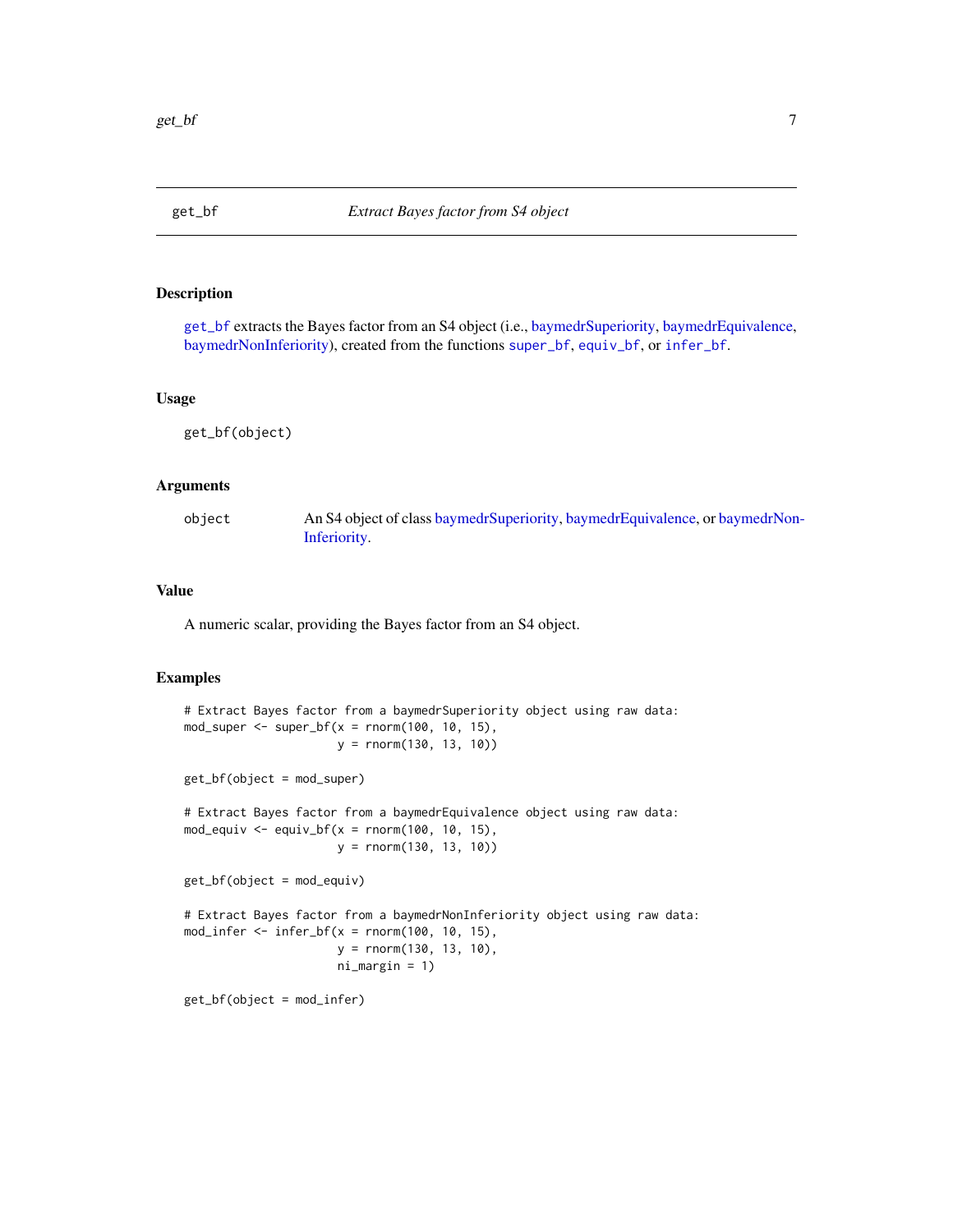<span id="page-7-1"></span><span id="page-7-0"></span>

#### Description

[infer\\_bf](#page-7-1) computes a Bayes factor for non-inferiority designs with a continuous dependent variable.

#### Usage

```
infer_bf(
 x = NULL,y = NULL,n_x = NULL,
 n_y = NULL,mean_x = NULL,mean_y = NULL,sd_x = NULL,sd_y = NULL,ci_margin = NULL,
 ci_level = NULL,
 ni_margin = NULL,
 ni_margin_std = TRUE,
 prior\_scale = 1/sqrt(2),
 direction = "high"
\mathcal{E}
```
#### Arguments

| X        | A numeric vector of observations for the control group.                                                                                                                                                             |
|----------|---------------------------------------------------------------------------------------------------------------------------------------------------------------------------------------------------------------------|
| У        | A numeric vector of observations for the experimental group.                                                                                                                                                        |
| $n_x$    | A numeric vector of length one, specifying the sample size of the control group.                                                                                                                                    |
| $n_y$    | A numeric vector of length one, specifying the sample size of the experimental<br>group.                                                                                                                            |
| $mean_x$ | A numeric vector of length one, specifying the mean of the dependent variable<br>in the control group.                                                                                                              |
| $mean_y$ | A numeric vector of length one, specifying the mean of the dependent variable<br>in the experimental group.                                                                                                         |
| $sd_x$   | A numeric vector of length one, specifying the standard deviation of the depen-<br>dent variable in the control group. Only $sd_x$ and $sd_y$ OR ci_margin and<br>ci_level should be defined (see Details).         |
| sd_y     | A numeric vector of length one, specifying the standard deviation of the depen-<br>dent variable in the experimental group. Only $sd_x$ and $sd_y$ OR $ci_m$ argin<br>and ci_level should be defined (see Details). |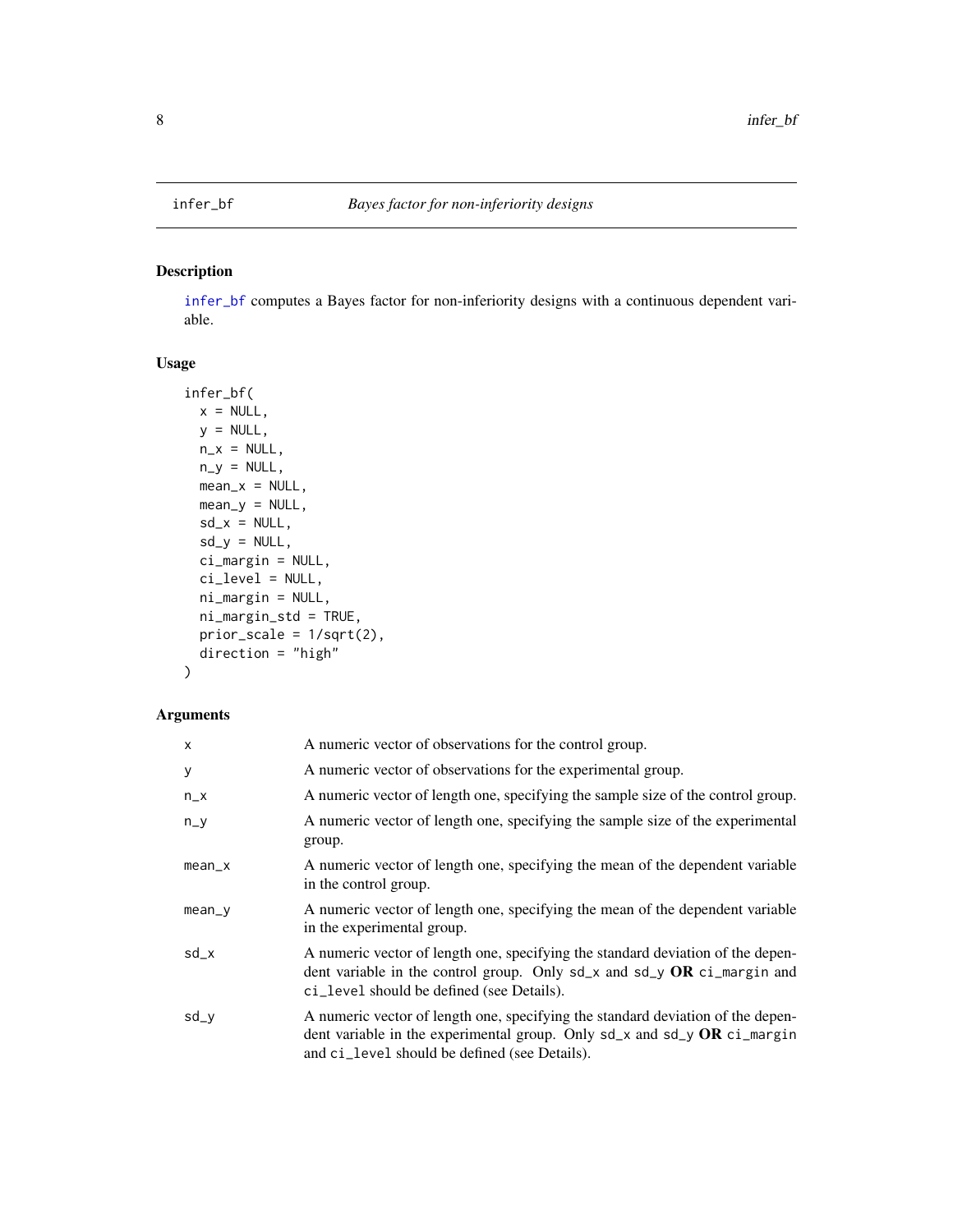<span id="page-8-0"></span>

| ci_margin     | A numeric vector of length one, specifying the margin of the confidence interval<br>(i.e., the width of the confidence interval divided by 2) of the mean difference on<br>the dependent variable between the experimental and control groups. The value<br>should be a positive number Only sd_x and sd_y OR ci_margin and ci_level<br>should be defined (see Details). |
|---------------|--------------------------------------------------------------------------------------------------------------------------------------------------------------------------------------------------------------------------------------------------------------------------------------------------------------------------------------------------------------------------|
| ci_level      | A numeric vector of length one, specifying the confidence level of ci_margin.<br>The value must be between 0 and 1 (e.g., $0.95$ for a 95% confidence interval).<br>Only sd_x and sd_y OR ci_margin and ci_level should be defined (see De-<br>tails).                                                                                                                   |
| ni_margin     | A numeric vector of length one, specifying the non-inferiority margin. The value<br>should be a positive number.                                                                                                                                                                                                                                                         |
| ni_margin_std | A logical vector of length one, specifying whether the non-inferiority margin<br>(i.e., ni_margin) is given in standardized (TRUE; the default) or unstandardized<br>(FALSE) units.                                                                                                                                                                                      |
| prior_scale   | A numeric vector of length one, specifying the scale of the Cauchy prior dis-<br>tribution for the effect size under the alternative hypothesis (see Details). The<br>default value is $r = 1 / sqrt(2)$ .                                                                                                                                                               |
| direction     | A character vector of length one, specifying the direction of non-inferior scores.<br>'low' indicates that low scores on the measure of interest correspond to a non-<br>inferior outcome and 'high' (the default) indicates that high scores on the mea-<br>sure of interest correspond to a non-inferior outcome (see Details).                                        |

#### Details

The formulation of the null and alternative hypotheses for the non-inferiority design differs depending on whether high or low scores on the dependent variable represent non-inferiority. In the case where high scores correspond to non-inferiority, the hypotheses are as follows: The null hypothesis states that the population mean of the experimental group (e.g., a new medication) is lower than the population mean of the control group (e.g., a placebo or an already existing medication) minus the non-inferiority margin. The alternative hypothesis states that the population mean of the experimental group is higher than the population mean of the control group minus the non-inferiority margin. Thus, the null hypothesis goes in the negative direction (i.e., H-) and the alternative hypothesis in the positive direction (i.e., H+). In turn, in the case where low scores correspond to non-inferiority, the hypotheses are as follows: The null hypothesis states that the population mean of the experimental group is higher than the population mean of the control group plus the non-inferiority margin. The alternative hypothesis states that the population mean of the experimental group is lower than the population mean of the control group plus the non-inferiority margin. Thus, the null hypothesis goes in the positive direction (i.e., H+) and the alternative hypothesis in the negative direction (i.e., H-). The dependent variable must be continuous.

Since the main goal of [infer\\_bf](#page-7-1) is to establish non-inferiority, the resulting Bayes factor quantifies evidence in favor of the alternative hypothesis. In the case where high values represent noninferiority we have BF+- and in the case where low values represent non-inferiority we have BF-+. Evidence for the null hypothesis can easily be calculated by taking the reciprocal of the original Bayes factor (i.e., BF+- = 1 / BF-+ and vice versa). Quantification of evidence in favor of the null hypothesis is logically sound and legitimate within the Bayesian framework (see e.g., van Ravenzwaaij et al., 2019).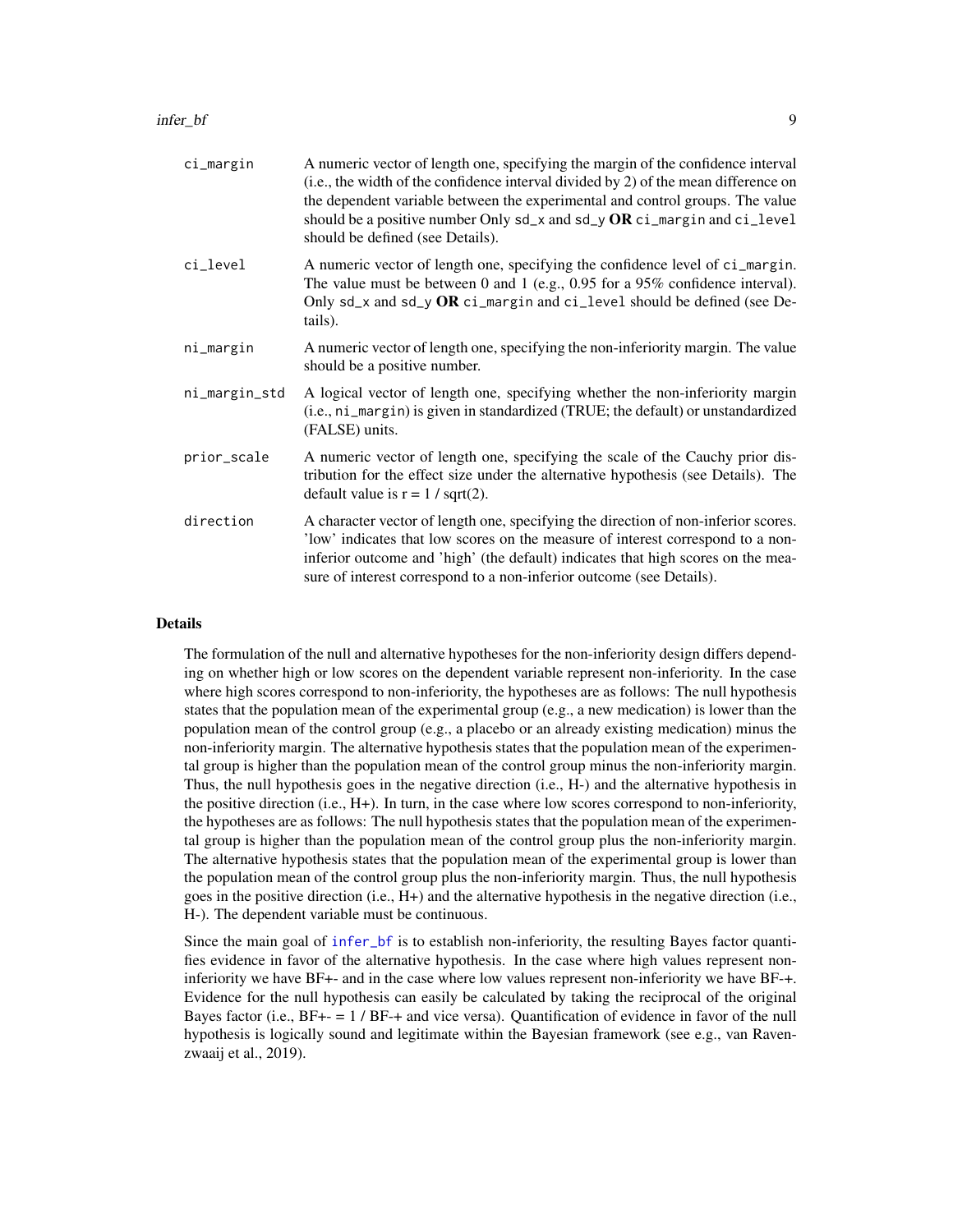<span id="page-9-0"></span>[infer\\_bf](#page-7-1) can be utilized to calculate a Bayes factor based on raw data (i.e., if arguments x and y are defined) or summary statistics (i.e., if arguments  $n_x$ ,  $n_y$ , mean<sub>-x</sub>, and mean<sub>-y</sub> (or ci<sub>-</sub>margin and ci\_level instead of  $sd_x$  and  $sd_y$ ) are defined). Arguments with 'x' as a name or suffix correspond to the control group, whereas arguments with 'y' as a name or suffix correspond to the experimental group.

Since sometimes high scores on the dependent variable are considered non-inferior (e.g., amount of social interactions) and sometimes rather the low scores (e.g., severity of symptoms), the direction of non-inferiority can be specified with the argument direction. For the case where high values on the dependent variable indicate non-inferiority, 'high' (the default) should be specified for the argument direction; if low values on the dependent variable indicate non-inferiority, 'low' should be specified for the argument direction.

With the argument ni\_margin, the non-inferiority margin can be specified. ni\_margin should be a positive number.' It can be declared whether the non-inferiority margin is specified in standardized or unstandardized units with the ni\_margin\_std argument, where TRUE, corresponding to standardized units, is the default.

For the calculation of the Bayes factor, a Cauchy prior density centered on 0 is chosen for the effect size under the alternative hypothesis. The standard Cauchy distribution, with a location parameter of 0 and a scale parameter of 1, resembles a standard Normal distribution, except that the Cauchy distribution has less mass at the center but heavier tails (Liang et al., 2008; Rouder et al., 2009). The argument prior\_scale specifies the width of the Cauchy prior, which corresponds to half of the interquartile range. Thus, by adjusting the Cauchy prior scale with prior\_scale, different ranges of expected effect sizes can be emphasized. The default prior scale is set to  $r = 1 / \sqrt{2}$ .

[infer\\_bf](#page-7-1) creates an S4 object of class [baymedrNonInferiority,](#page-11-1) which has multiple slots/entries (e.g., type of data, prior scale, Bayes factor, etc.; see Value). If it is desired to store or extract solely the Bayes factor, the user can do this with [get\\_bf](#page-6-1), by setting the S4 object as an argument (see Examples).

#### Value

An S4 object of class [baymedrNonInferiority](#page-11-1) is returned. Contained are a description of the model and the resulting Bayes factor:

- test: The type of analysis
- hypotheses: A statement of the hypotheses
	- h0: The null hypothesis
	- h1: The alternative hypothesis
- ni\_margin: The value for ni\_margin in standardized and unstandardized units
	- ni\_mar\_std: The standardized non-inferiority margin
	- ni\_mar\_unstd: The unstandardized non-inferiority margin
- data: A description of the data
	- $-$  type: The type of data ('raw' when arguments x and y are used or 'summary' when arguments n\_x, n\_y, mean\_x, mean\_y, sd\_x, and sd\_y (or ci\_margin and ci\_level instead of sd\_x and sd\_y) are used)
	- ...: values for the arguments used, depending on 'raw' or summary'
- prior\_scale: The width of the Cauchy prior distribution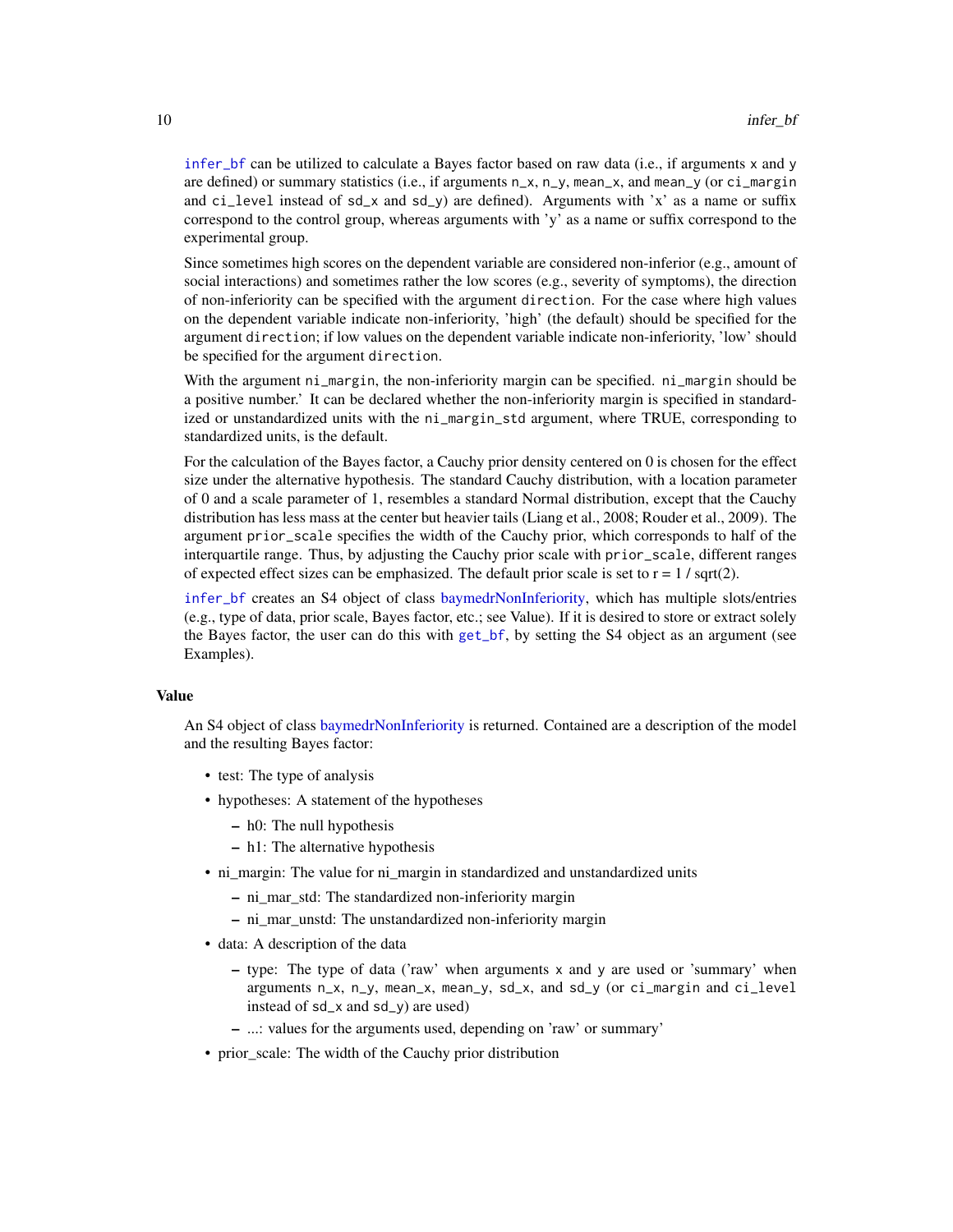• bf: The resulting Bayes factor

A summary of the model is shown by printing the object.

#### References

Gronau, Q. F., Ly, A., & Wagenmakers, E.-J. (2020). Informed Bayesian t-tests. *The American Statistician*, *74*(2), 137-143.

Liang, F., Paulo, R., Molina, G., Clyde, M. A., & Berger, J. O. (2008). Mixtures of g priors for Bayesian variable selection. *Journal of the American Statistical Association*, *103*(481), 410-423.

Rouder, J. N., Speckman, P. L., Sun, D., Morey, R. D., & Iverson, G. (2009). Bayesian t tests for accepting and rejecting the null hypothesis. *Psychonomic Bulletin & Review*, *16*(2), 225-237.

van Ravenzwaaij, D., Monden, R., Tendeiro, J. N., & Ioannidis, J. P. A. (2019). Bayes factors for superiority, non-inferiority, and equivalence designs. *BMC Medical Research Methodology*, *19*(1), 71.

#### Examples

## infer\_bf using raw data:

```
# Assign model to variable.
infer_{raw} < - infer_{bf}(x = rnorm(100, 10, 15)),
                      y = rnorm(130, 13, 10),
                      ni\_margin = 1.5,
                      ni_margin_std = FALSE)
```
# Extract Bayes factor from model. get\_bf(infer\_raw)

```
# ----------
# ----------
```
## infer\_bf using summary statistics with data from Andersson et al. (2013). ## Test at timepoint 1:

```
# Assign model to variable.
infer\_sum_t1 \leq inter_bf(n_x = 33,n_y = 32,
                         mean_x = 17.1,
                         mean_y = 13.6,
                         sd_x = 8,
                         sd_y = 9.8,
                         ni_margin = 2,
                         ni_margin_std = FALSE,
                         direction = "low")
# Extract Bayes factor from model
get_bf(infer_sum_t1)
# ----------
# ----------
```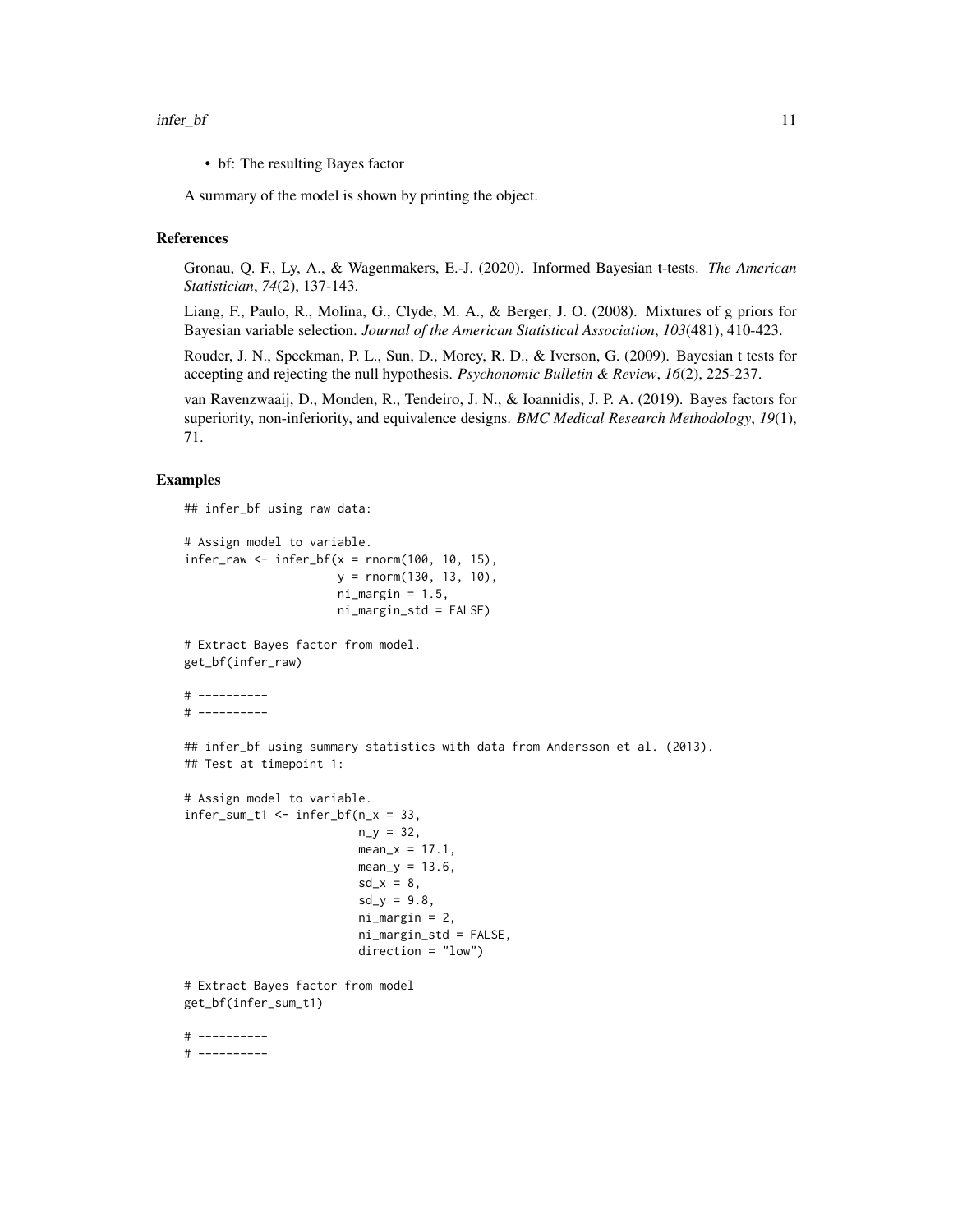```
## infer_bf using summary statistics with data from Andersson et al. (2013).
## Test at timepoint 2:
# Assign model to variable.
infer\_sum_t2 \leftarrow infer_bf(n_x = 30,n_y = 32,
                         mean_x = 13.5,
                         mean_y = 9.2,
                         sd_x = 8.7,
                         sd_y = 7.6,
                         ni_margin = 2,
                         ni_margin_std = FALSE,
                         direction = "low")
# Extract Bayes factor from model
get_bf(infer_sum_t2)
```
model-classes *S4 classes to represent different models*

#### <span id="page-11-1"></span>Description

The S4 classes [baymedrSuperiority,](#page-11-1) [baymedrEquivalence,](#page-11-1) and [baymedrNonInferiority](#page-11-1) represent models for the superiority ([super\\_bf](#page-12-1)), equivalence ([equiv\\_bf](#page-2-1)), and non-inferiority ([infer\\_bf](#page-7-1)) tests, respectively.

#### Slots

test Type of test that was conducted.

hypotheses The hypotheses that are tested.

data The type of data that was used.

prior\_scale The Cauchy prior scale that was used.

bf The resulting Bayes factor.

interval The equivalence interval in case of [equiv\\_bf](#page-2-1).

ni\_margin The non-inferiority margin in case of [infer\\_bf](#page-7-1).

<span id="page-11-0"></span>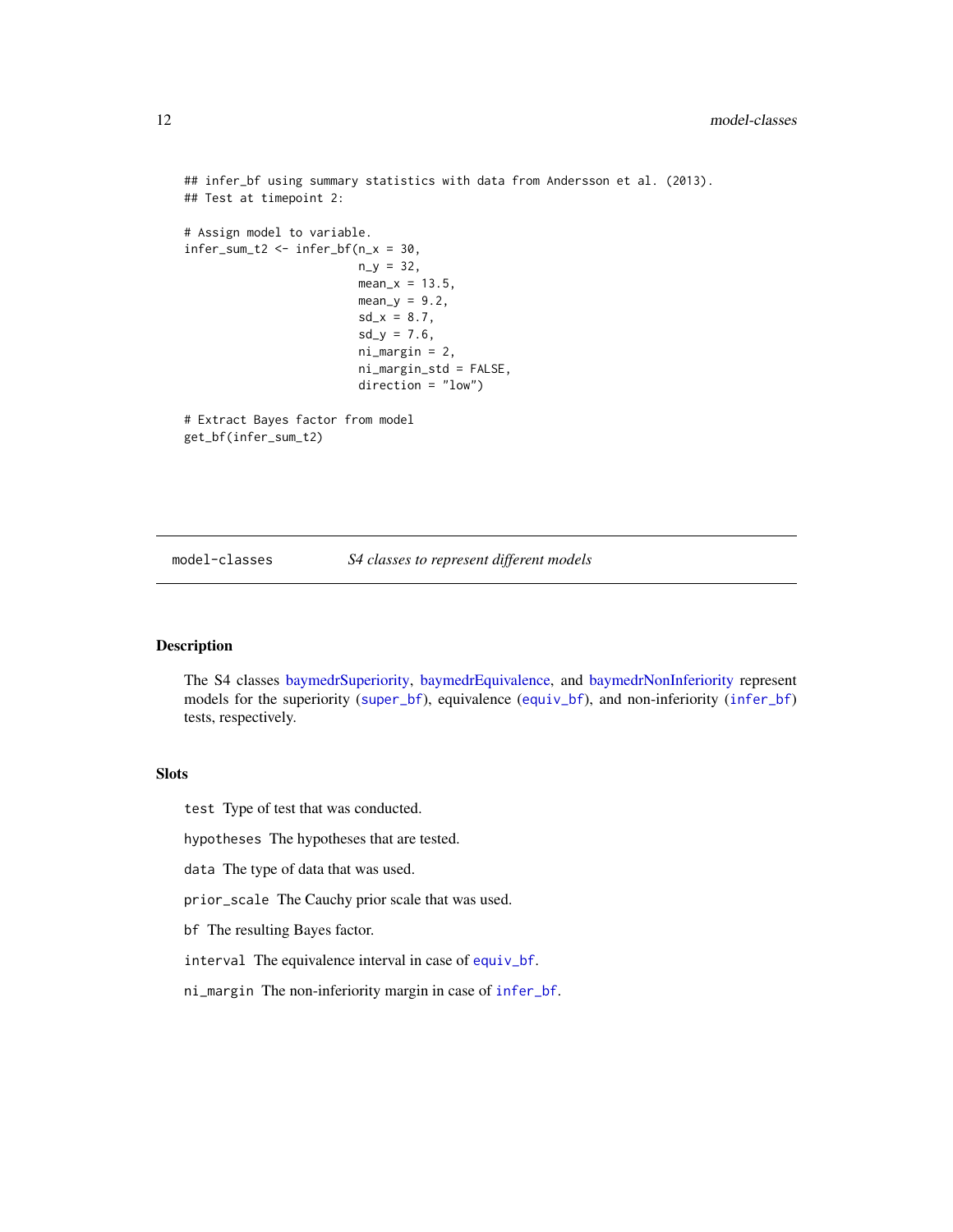<span id="page-12-1"></span><span id="page-12-0"></span>

#### Description

[super\\_bf](#page-12-1) computes a Bayes factor for superiority designs with a continuous dependent variable.

#### Usage

```
super_bf(
 x = NULL,y = NULL,n_x = NULL,
 n_y = NULL,mean_x = NULL,mean_y = NULL,sd_x = NULL,sd_y = NULL,ci_margin = NULL,
 ci_level = NULL,
 prior_scale = 1/sqrt(2),
 direction = "high"
\mathcal{E}
```
#### Arguments

| x         | A numeric vector of observations for the control group.                                                                                                                                                                                                                                                                                                                       |
|-----------|-------------------------------------------------------------------------------------------------------------------------------------------------------------------------------------------------------------------------------------------------------------------------------------------------------------------------------------------------------------------------------|
| У         | A numeric vector of observations for the experimental group.                                                                                                                                                                                                                                                                                                                  |
| $n_x$     | A numeric vector of length one, specifying the sample size of the control group.                                                                                                                                                                                                                                                                                              |
| $n_y$     | A numeric vector of length one, specifying the sample size of the experimental<br>group.                                                                                                                                                                                                                                                                                      |
| $mean_x$  | A numeric vector of length one, specifying the mean of the dependent variable<br>in the control group.                                                                                                                                                                                                                                                                        |
| $mean_y$  | A numeric vector of length one, specifying the mean of the dependent variable<br>in the experimental group.                                                                                                                                                                                                                                                                   |
| sd_x      | A numeric vector of length one, specifying the standard deviation of the depen-<br>dent variable in the control group. Only $sd_x$ and $sd_y$ OR ci_margin and<br>ci_level should be defined (see Details).                                                                                                                                                                   |
| sd_y      | A numeric vector of length one, specifying the standard deviation of the depen-<br>dent variable in the experimental group. Only $sd_x$ and $sd_y$ OR $ci_m$ argin<br>and ci_level should be defined (see Details).                                                                                                                                                           |
| ci_margin | A numeric vector of length one, specifying the margin of the confidence interval<br>(i.e., the width of the confidence interval divided by 2) of the mean difference on<br>the dependent variable between the experimental and control groups. The value<br>should be a positive number Only $sd_x$ and $sd_y$ OR $ci_m$ and $ci_{level}$<br>should be defined (see Details). |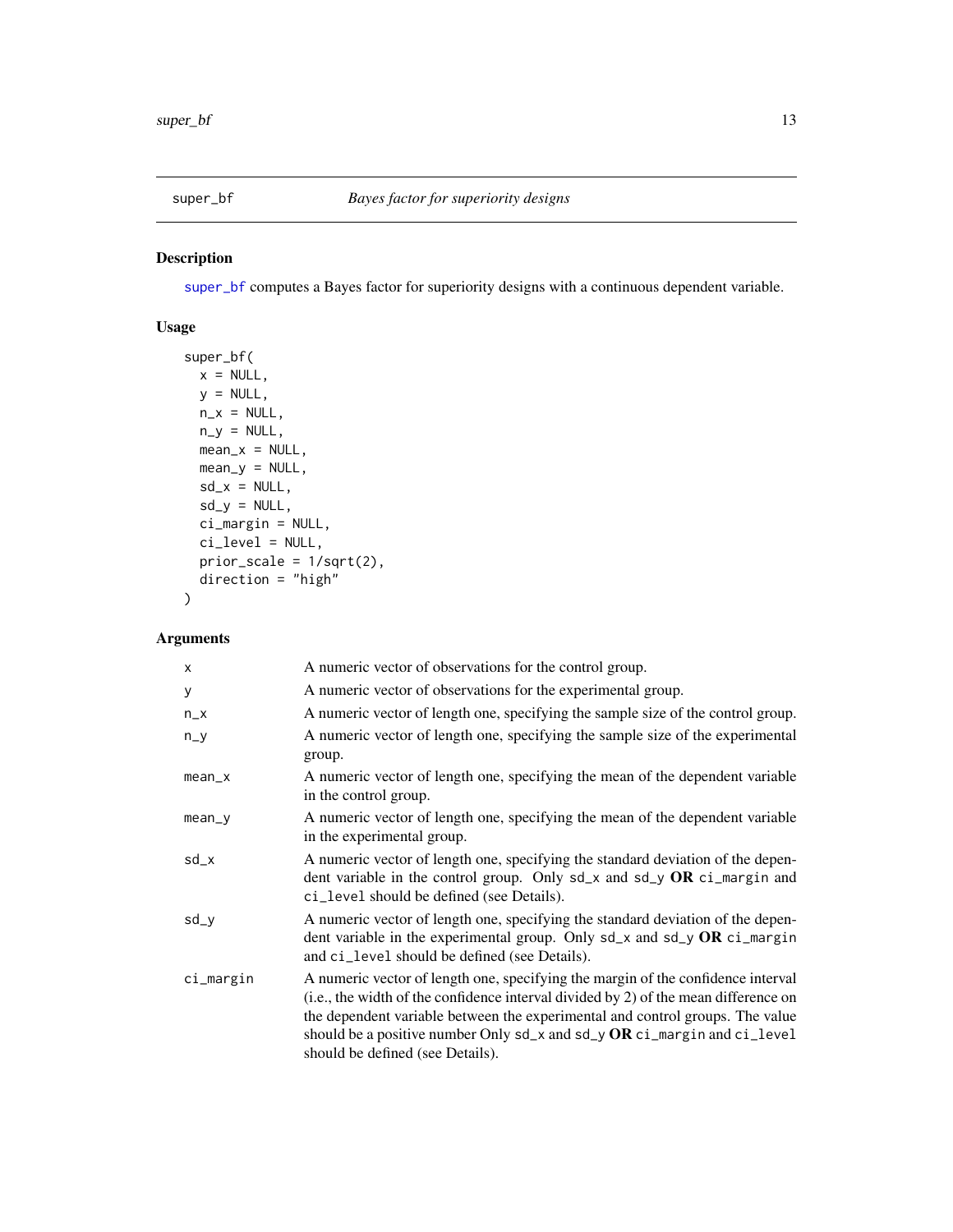<span id="page-13-0"></span>

| ci_level    | A numeric vector of length one, specifying the confidence level of ci_margin.<br>The value must be between 0 and 1 (e.g., $0.95$ for a 95% confidence interval).<br>Only $sd_x$ and $sd_y$ OR ci_margin and ci_level should be defined (see De-<br>tails).                                                           |
|-------------|----------------------------------------------------------------------------------------------------------------------------------------------------------------------------------------------------------------------------------------------------------------------------------------------------------------------|
| prior_scale | A numeric vector of length one, specifying the scale of the Cauchy prior dis-<br>tribution for the effect size under the alternative hypothesis (see Details). The<br>default value is $r = 1 / \sqrt{2}$ .                                                                                                          |
| direction   | A character vector of length one, specifying the direction of superior scores.<br>'low' indicates that low scores on the measure of interest correspond to a supe-<br>rior outcome and 'high' (the default) indicates that high scores on the measure<br>of interest correspond to a superior outcome (see Details). |

#### Details

The formulation of the null and alternative hypotheses for the superiority design differs depending on whether high or low scores on the dependent variable represent superiority. In both cases, the null hypothesis (i.e., H0) states that the population means of the experimental group and the control group are equivalent. In the case where high scores correspond to superiority, the alternative hypothesis states that the population mean of the experimental group is higher than the population mean of the control group. Thus, the alternative hypothesis goes in the positive direction (i.e., H+). In turn, in the case where low scores correspond to superiority, the alternative hypothesis states that the population mean of the experimental group is lower than the population mean of the control group. Thus, the alternative hypothesis goes in the negative direction (i.e., H-). The dependent variable must be continuous.

Since the main goal of [super\\_bf](#page-12-1) is to establish superiority, the resulting Bayes factor quantifies evidence in favor of the alternative hypothesis. In the case where low values represent superiority we have BF-0, whereas in the case where high values represent superiority we have BF+0. Evidence for the null hypothesis can easily be calculated by taking the reciprocal of the original Bayes factor (i.e.,  $BF0- = 1 / BF-0$  and  $BF0+ = 1 / BF+0$ ). Quantification of evidence in favor of the null hypothesis is logically sound and legitimate within the Bayesian framework (see e.g., van Ravenzwaaij et al., 2019).

[super\\_bf](#page-12-1) can be utilized to calculate a Bayes factor based on raw data (i.e., if arguments x and y are defined) or summary statistics (i.e., if arguments  $n_x$ ,  $n_y$ , mean\_x, and mean\_y are defined). In the latter case, the user has the freedom to supply values either for the arguments sd\_x and sd\_y OR ci\_margin and ci\_level. Arguments with 'x' as a name or suffix correspond to the control group, whereas arguments with 'y' as a name or suffix correspond to the experimental group (i.e., the group for which we seek to establish superiority).

For the calculation of the Bayes factor, a Cauchy prior density centered on 0 is chosen for the effect size under the alternative hypothesis. The standard Cauchy distribution, with a location parameter of 0 and a scale parameter of 1, resembles a standard Normal distribution, except that the Cauchy distribution has less mass at the center but heavier tails (Liang et al., 2008; Rouder et al., 2009). The argument prior\_scale specifies the width of the Cauchy prior, which corresponds to half of the interquartile range. Thus, by adjusting the Cauchy prior scale with prior\_scale, different ranges of expected effect sizes can be emphasized. The default prior scale is set to  $r = 1 / \sqrt{\sqrt{3}}$ .

[super\\_bf](#page-12-1) creates an S4 object of class [baymedrSuperiority,](#page-11-1) which has multiple slots/entries (e.g., type of data, prior scale, Bayes factor, etc.; see Value). If it is desired to store or extract solely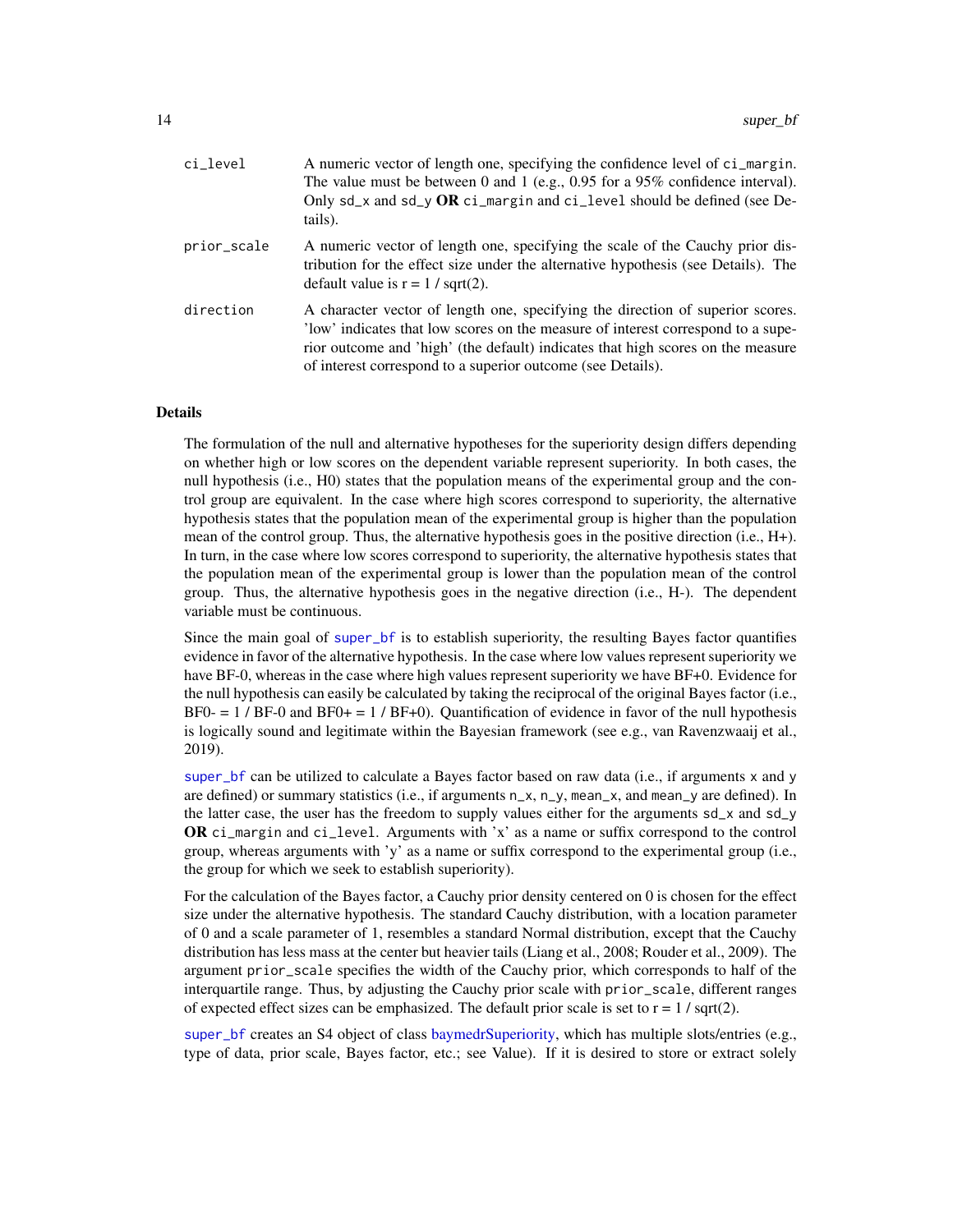#### <span id="page-14-0"></span> $super_bf$  15

the Bayes factor, the user can do this with [get\\_bf](#page-6-1), by setting the S4 object as an argument (see Examples).

#### Value

An S4 object of class [baymedrSuperiority](#page-11-1) is returned. Contained are a description of the model and the resulting Bayes factor:

- test: The type of analysis
- hypotheses: A statement of the hypotheses
	- h0: The null hypothesis
	- h1: The alternative hypothesis
- data: A description of the data
	- type: The type of data ('raw' when arguments  $x$  and  $y$  are used or 'summary' when arguments n\_x, n\_y, mean\_x, mean\_y, sd\_x, and sd\_y (or ci\_margin and ci\_level instead of sd\_x and sd\_y) are used)
	- ...: values for the arguments used, depending on 'raw' or 'summary'
- prior\_scale: The scale of the Cauchy prior distribution
- bf: The resulting Bayes factor

A summary of the model is shown by printing the object.

#### References

Gronau, Q. F., Ly, A., & Wagenmakers, E.-J. (2020). Informed Bayesian t-tests. *The American Statistician*, *74*(2), 137-143.

Liang, F., Paulo, R., Molina, G., Clyde, M. A., & Berger, J. O. (2008). Mixtures of g priors for Bayesian variable selection. *Journal of the American Statistical Association*, *103*(481), 410-423.

Rouder, J. N., Speckman, P. L., Sun, D., Morey, R. D., & Iverson, G. (2009). Bayesian t tests for accepting and rejecting the null hypothesis. *Psychonomic Bulletin & Review*, *16*(2), 225-237.

van Ravenzwaaij, D., Monden, R., Tendeiro, J. N., & Ioannidis, J. P. A. (2019). Bayes factors for superiority, non-inferiority, and equivalence designs. *BMC Medical Research Methodology*, *19*(1), 71.

#### Examples

## super\_bf using raw data:

# Assign model to variable. super\_raw <- super\_bf( $x =$  rnorm(100, 10, 15), y = rnorm(130, 13, 10))

# Extract Bayes factor from model. get\_bf(super\_raw)

# ---------- # ----------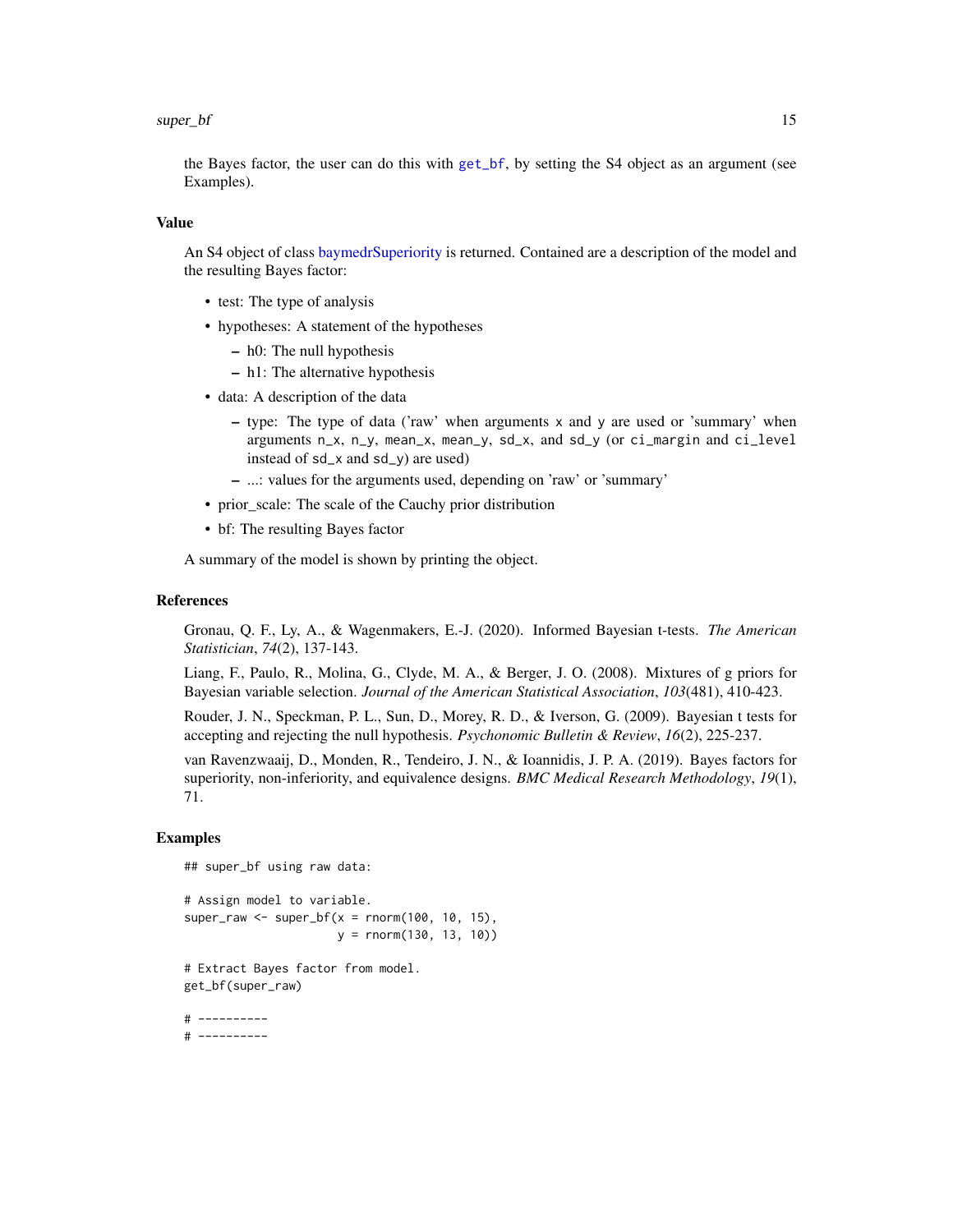```
## super_bf using summary statistics with data from Skjerven et al. (2013).
## EXAMPLE 1
# Assign model to variable.
super\_sum\_ex1 \leftarrow super_bf(n_x = 201,n_y = 203,
                          mean_x = 68.1,
                          mean_y = 63.6,
                          ci_margin = (15.5 - (-6.5)) / 2,
                          ci\_level = 0.95,
                          direction = "low")
# Extract Bayes factor from model.
get_bf(super_sum_ex1)
# ----------
## super_bf using summary statistics with data from Skjerven et al. (2013).
## EXAMPLE 2
# Assign model to variable.
super\_sum\_ex2 \leftarrow super\_bf(n_x = 200,n_y = 204,
                          mean_x = 47.6,
                          mean_y = 61.3,
                          ci_margin = (24.4 - 2.9) / 2,ci\_level = 0.95,
                          direction = "low")
# Extract Bayes factor from model.
```

```
get_bf(super_sum_ex2)
```